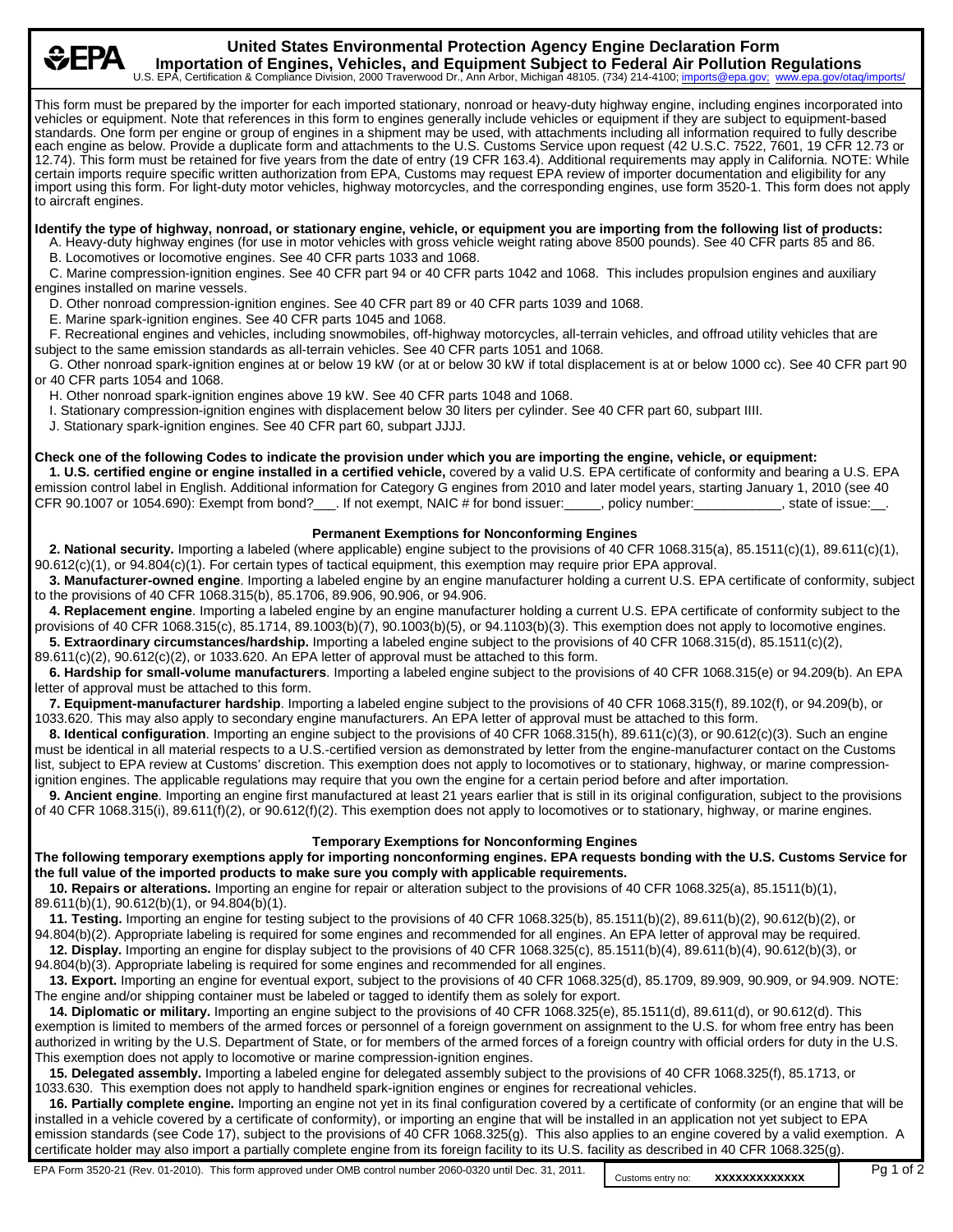#### **Importation of Engines Excluded from U.S. EPA Emission Standards**

17. Engine manufactured before emission standards started to apply. These engines must generally have already been placed into service. See the attached schedule. Note that standards apply for spark-ignition sterndrive/inboard engines starting in model year 2010. Note also that 40 CFR 1068.360 disallows importation of new engines not certified to current standards if the model year is more than one year before the year of importation.

18. Competition engine. The engine must be used solely for competition, subject to the provisions of 40 CFR 1068.310(a), 85.1511(e), 89.611(e), 90.612(e), or 94.804(c)(2). An EPA letter of approval must be attached to this form.

G **19. Stationary compression-ignition engine with displacement at or above 30 liters per cylinder or stationary spark-ignition engine above** 19 kW that is not designed to run on gasoline or, if rich-burn, on liquified petroleum gas. These stationary engines are subject to EPA emission standards under 40 CFR Subparts IIII and JJJJ, but are not required to be certified. The engine must be used in a stationary manner. See 40 CFR 60.4219, 60.4248 and 1068.310(b). The engine must be labeled as described in 40 CFR 1039.20 or 1048.20, as applicable. NOTE: Stationary engines may be subject to state or local regulations.

G **20. Underground mining.** Engine must be used in underground mining and regulated by the Mining Safety and Health Administration (MSHA). See 40 CFR 89.1 and 1039.5; see also 30 CFR parts 7, 31, 32, 36, 56, 57, 70, and 75. For compression-ignition engines only.

G **21. Hobby engine.** Engine must be used to power a reduced-scale model of a vehicle not capable of transporting a person. See 40 CFR 1068.310(c), 89.1(b)(5), and 90.1(d)(6).

#### **Exemptions for Specific Engine Categories or Other Special Cases**

G **22. Transition Program for Equipment Manufacturers.** Importing a piece of equipment, subject to the provisions of 40 CFR 89.102 or 40 CFR 1039.625 and 1039.626 (Category D only). Maximum engine power: \_\_\_\_\_\_\_\_\_\_\_\_\_\_\_\_\_| kW HP (or identify the regulatory power category). G **23. Personal-use exemption for small spark-ignition engines.** Importing three or fewer nonroad spark-ignition engines at or below 19 kW for purposes other than resale, where the importer has not used this exemption in the previous five years, subject to the provisions of 40 CFR 1054.630.  **24. Engine imported by an Independent Commercial Importer recognized by EPA**. Only for Categories A and D above.

G 24a. For modification under an EPA certificate issued for the specific make, model, and model year under 40 CFR 85.1505, 89.605 or 1039.660.

 G 24b. For modification and testing according to 40 CFR 85.1509, 89.609, or 1039.660. NOTE: The imported engine must be at least 6 years old. G 24c. For precertification testing to obtain an EPA certificate under 40 CFR 85.1511(b)(3), 89.611(b)(3), or 1039.660. NOTE: Customs bond is

required. Specify location of storage (required): NOTE: Under 24a and 24b, you may import up to five highway engines and five nonroad engines in a given model year that are certified to standards based on an engine's original production year. You may import any number of engines certified to standards that apply based on the year the engine is modified. See 40 CFR 85.1503 and 89.603.

25. Other exemption. Describe the exemption, attach EPA approval (if applicable), and identify the regulatory cite:

| Declaration of Stationary, Nonroad or Heavy-duty Highway Engine, Nonroad Vehicle or Equipment, or Stationary Equipment                                                                                                                                                                                                                                                                                                                                                                                                                                              |                   |                    |                                                                                                                                     |                   |  |  |
|---------------------------------------------------------------------------------------------------------------------------------------------------------------------------------------------------------------------------------------------------------------------------------------------------------------------------------------------------------------------------------------------------------------------------------------------------------------------------------------------------------------------------------------------------------------------|-------------------|--------------------|-------------------------------------------------------------------------------------------------------------------------------------|-------------------|--|--|
| Port code:                                                                                                                                                                                                                                                                                                                                                                                                                                                                                                                                                          | Customs entry no: | Entry date:        | Engine manufacturer; model and serial number of each engine; for certified engines or<br>vehicles, identify the engine family name: |                   |  |  |
| <b>XXXX</b>                                                                                                                                                                                                                                                                                                                                                                                                                                                                                                                                                         | <b>XXXX</b>       | <b>XXXX</b>        |                                                                                                                                     |                   |  |  |
| Identify the engine (or vehicle) build date:                                                                                                                                                                                                                                                                                                                                                                                                                                                                                                                        |                   |                    | Vehicle or equipment manufacturer; model, serial number, and type of equipment (if<br>applicable):                                  |                   |  |  |
| mm month yyyy year $\square$ on engine $\square$ other (explain)                                                                                                                                                                                                                                                                                                                                                                                                                                                                                                    |                   |                    |                                                                                                                                     |                   |  |  |
| Names, Addresses, and Telephone Numbers of Relevant Parties<br>Certification: I certify that I have read and understand the purpose of this form, the penalties for falsely declaring information, for providing<br>misleading information, or for concealing a material fact. The information I have provided is correct, and all required attachments are appended to this<br>form. I authorize EPA Enforcement Officers to conduct inspections or testing permitted by the Clean Air Act. I am the owner, the importer, or an agent<br>of the owner or importer. |                   |                    |                                                                                                                                     |                   |  |  |
| Signature:                                                                                                                                                                                                                                                                                                                                                                                                                                                                                                                                                          |                   | Printed name:      |                                                                                                                                     | Date:             |  |  |
|                                                                                                                                                                                                                                                                                                                                                                                                                                                                                                                                                                     |                   |                    |                                                                                                                                     | mm/dd/yyyy        |  |  |
| Identify the name, address, phone number, and e-mail address for the importer, broker, and owner as applicable:                                                                                                                                                                                                                                                                                                                                                                                                                                                     |                   |                    |                                                                                                                                     |                   |  |  |
| Importer (required):                                                                                                                                                                                                                                                                                                                                                                                                                                                                                                                                                |                   | Broker (optional): |                                                                                                                                     | Owner (optional): |  |  |

EPA Form 3520-21 (Rev. 01-2010). This form approved under OMB control number 2060-0320 until Dec. 31, 2011. Pg 2 of 2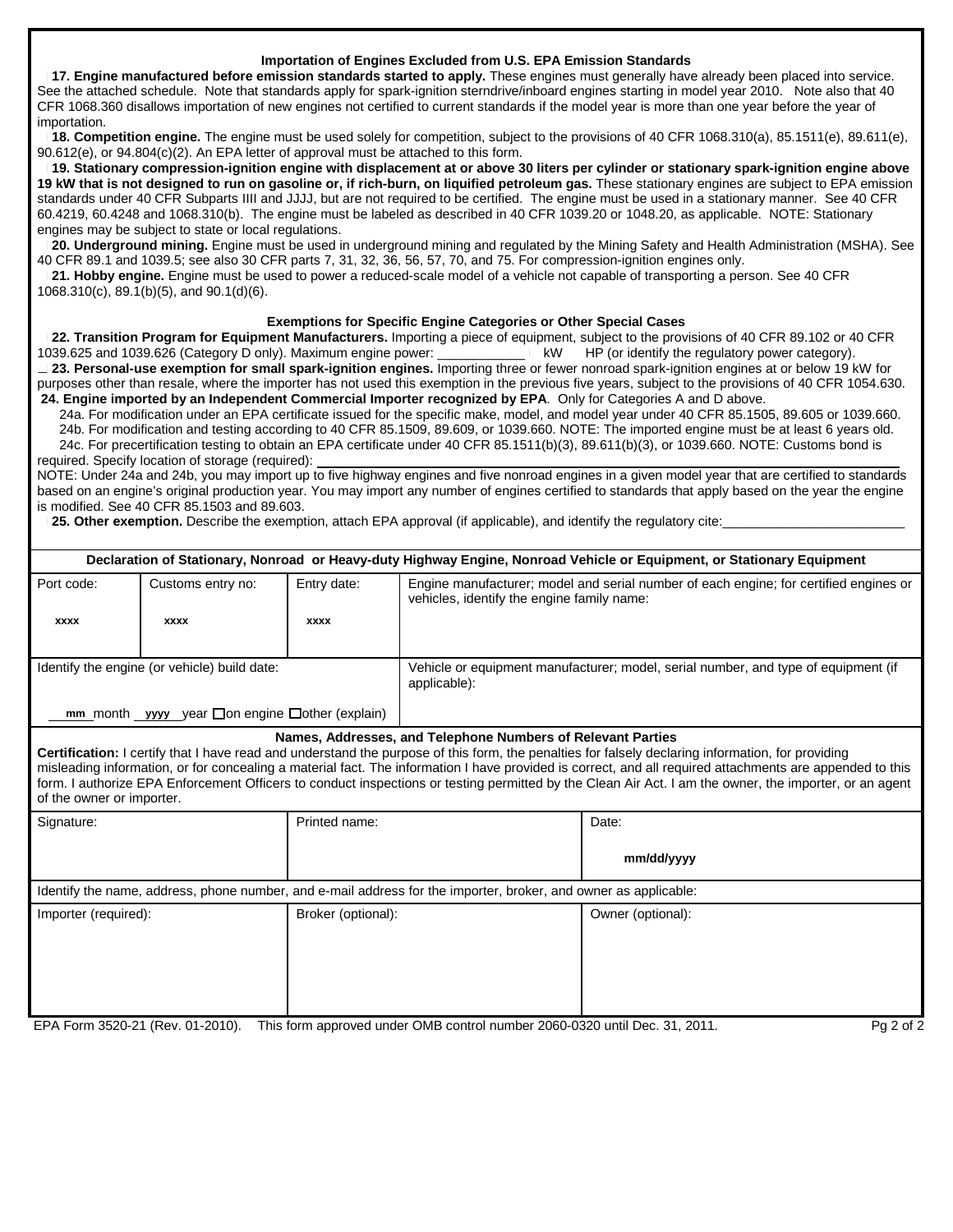Penalties: (1) Anyone who knowingly makes any false or fraudulent statement, or omits or conceals a material fact can be fined up to \$270,000 or imprisoned for up to 5 years, or both (18 U.S.C. 1001). Anyone who illegally imports an engine may be fined up to \$32,500 per engine (42 U.S.C. 7524), and may be subject to forfeiture of the entire importation bond, if applicable (40 CFR 1068.335, 89.612, 90.613, 94.805), and the engine is subject to seizure by Customs (19 CFR 162.21). **(2)** Anyone who distributes in commerce, sells, offers for sale, or introduces into commerce an engine subject to EPA certification requirements but not covered by a certificate of conformity, may be fined up to \$32,500 per violation (40 CFR 1068.101(a), 89.1006, 90.1006, 94.1106). **(3)** Any person who circumvents or attempts to circumvent residence-time requirements for stationary engines may be fined up to \$32,500 per day of violation (40 CFR 1068.101(b)(3), 89.1006(a)(5), 90.1006(a)(5)). **Information collection:** This information is collected to ensure that engines imported into the U.S. conform with applicable emission requirements. Responses to this collection are mandatory (Clean Air Act sections 202, 203, and 208). Information submitted to the Agency under a claim of confidentiality will be safeguarded as described in 40 CFR part 2. The public reporting and recordkeeping burden for this collection of information is estimated to average 30 minutes per response. An agency may not conduct or sponsor, and a person is not required to respond to, a collection of information unless it displays a currently valid OMB control number. Send comments on the Agency's need for this information, the accuracy of the provided burden estimates, and any suggested methods for minimizing respondent burden, including through the use of automated collection techniques to the Director, Collection Strategies Division, U.S. Environmental Protection Agency (2822), 1200 Pennsylvania Ave., NW, Washington, DC 20460. Include the OMB control number in any correspondence. Do not send the completed form to this address.

#### **Schedule for Application of New Emission Standards for Certifying Engines and Vehicles**

| Engine category                                              | Engine subcategory                                                                                                             | Manufacturing date after which<br>emission standards start to apply |
|--------------------------------------------------------------|--------------------------------------------------------------------------------------------------------------------------------|---------------------------------------------------------------------|
| A. Heavy-duty highway engines                                |                                                                                                                                | Model year 1970                                                     |
| B. Locomotives or locomotive engines                         |                                                                                                                                | January 1, 1973                                                     |
| C. Marine compression-ignition engines at or<br>above 37 kW  | Commercial: displacement < 0.9 L/cyl                                                                                           | Model year 2005                                                     |
|                                                              | <b>Commercial:</b> $0.9 <$ displacement $<$ 2.5 L/cyl                                                                          | Model year 2004                                                     |
|                                                              | Commercial: displacement > 2.5 L/cyl                                                                                           | Model year 2007                                                     |
|                                                              | Recreational: displacement < 0.9 L/cyl                                                                                         | Model year 2007                                                     |
|                                                              | Recreational: $0.9 \le$ displacement < 2.5 L/cyl                                                                               | Model year 2006                                                     |
|                                                              | Recreational: $2.5 \le$ displacement < 5.0 L/cyl                                                                               | Model year 2009                                                     |
| D. Other nonroad compression-ignition engines.               | Marine compression-ignition engines: Power < 19 kW                                                                             | January 1, 2000                                                     |
|                                                              | Marine compression-ignition engines: $19$ kW $\leq$ Power $<$ 37                                                               | January 1, 1999                                                     |
|                                                              | Nonroad engines: Power < 19 kW                                                                                                 | January 1, 2000                                                     |
|                                                              | Nonroad engines: $19$ kW $\leq$ Power < 37                                                                                     | January 1, 1999                                                     |
|                                                              | Nonroad engines: $37$ kW $\leq$ Power $< 75$                                                                                   | January 1, 1998                                                     |
|                                                              | Nonroad engines: 75 kW $\leq$ Power < 130                                                                                      | January 1, 1997                                                     |
|                                                              | Nonroad engines: 130 kW $\leq$ Power $\leq$ 560                                                                                | January 1, 1996                                                     |
|                                                              | Nonroad engines: Power > 560 kW                                                                                                | January 1, 2000                                                     |
| E. Marine spark-ignition engines.                            | Outboard                                                                                                                       | Model year 1998                                                     |
|                                                              | Personal watercraft                                                                                                            | Model year 1999                                                     |
|                                                              | Sterndrive/inboard                                                                                                             | Model Year 2010                                                     |
| F. Recreational spark-ignition engines and<br>vehicles       |                                                                                                                                | Model year 2006                                                     |
| G. Other nonroad spark-ignition engines at or<br>below 19 kW |                                                                                                                                | Model year 1997                                                     |
| H. Other nonroad spark-ignition engines above<br>19 kW       |                                                                                                                                | Model year 2004                                                     |
| I. Stationary compression-ignition engines                   |                                                                                                                                | April 1, 2006                                                       |
| J. Stationary spark-ignition engines                         | All engines with maximum engine power $\leq$ 19 kW<br>Non-emergency engines with maximum engine power between 19<br>and 373 kW | July 1, 2008                                                        |
|                                                              | Non-emergency engines with maximum engine power $\geq$ 373 kW                                                                  | July 1, 2007                                                        |
|                                                              | Emergency engines with maximum engine power > 19 kW                                                                            | January 1, 2009                                                     |